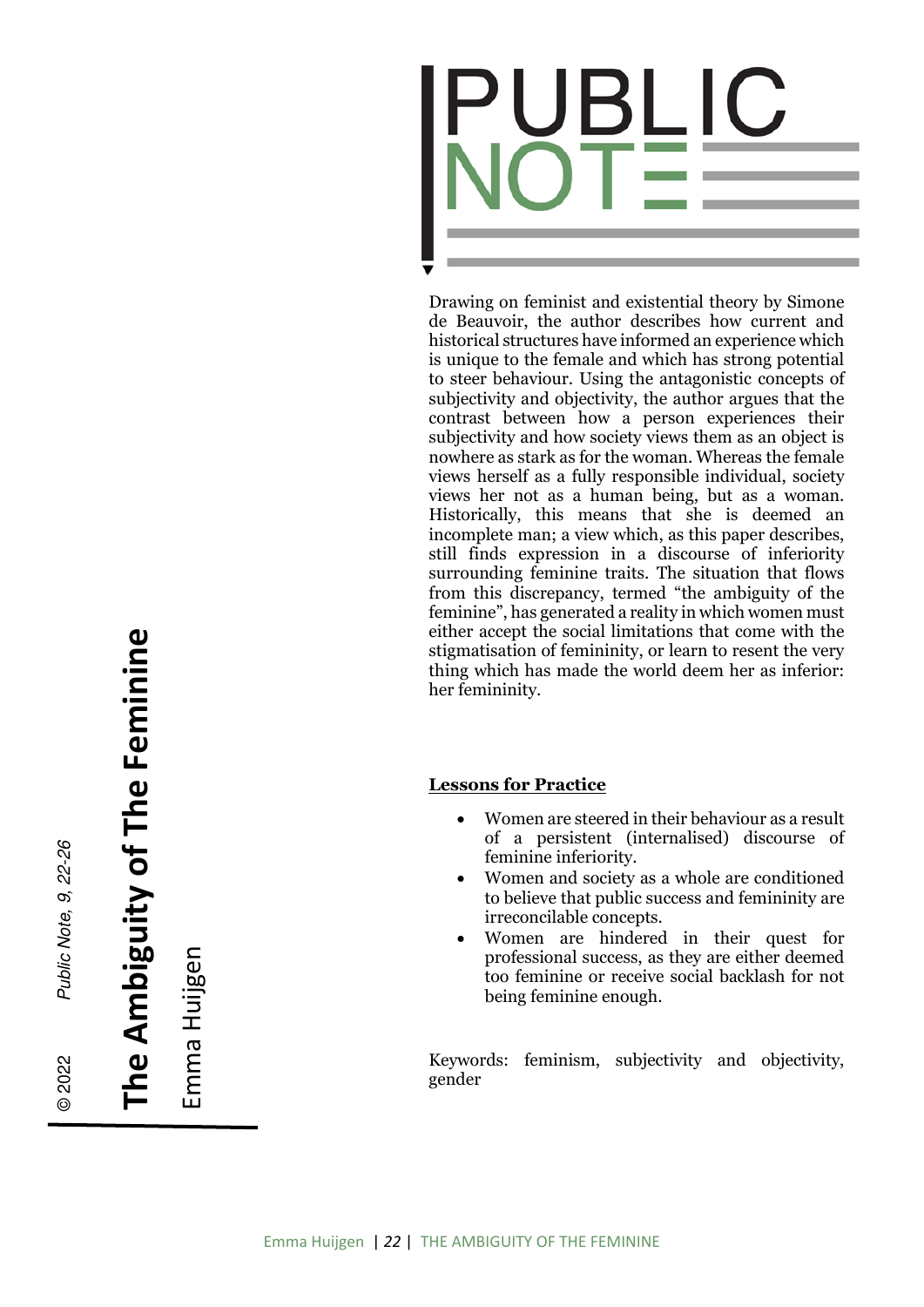Growing up I never felt like I was limited in my future prospects. Sure, I knew I would never become a doctor, but that was purely due to my disdain for anything natural science related. I was confident that the only one who could determine my future was me. Me and my physical and cognitive abilities. As I got older, however, I realised that life is more complex. Yes, I am indeed a subject with a will. I can employ my subjective experience to assert my influence over the world, meaning I can act on my desires and be held personally accountable. Nevertheless, to reduce my existence and my place in the world to my exclusive subjective experience would be naïve. After all, as an individual I cannot escape the fact that my actions only have meaning within a social system, governed by well-defined parameters. My actions are defined by how other people, who are also subjects of their own, perceive them. In this process of being "perceived", I am no longer an individual who is actively asserting their influence (De Beauvoir, 2015, pp. 5-6). No, in that moment, when other subjects are projecting their views and biases onto the world, and thus onto me, I am reduced to passive, imminent matter. Consequently, I am both a subject and an object. My future thus not only depends on how I choose to employ my subjectivity, but also by how the world defines me as an object. The logical implication is that social constructs, the expectations others have of me, and how they consequently act on them, constrain me just as much in my freedom as my own physical limits (Ferguson & Bargh, 2004, pp. 37-38). The tension between our subjective and objective existence is what Simone de Beauvoir famously termed "the ambiguity of existence" (2018, p. 6). De Beauvoir believed that the irreconcilability of the two opposing, yet equally true experiences, is bound to make any person uncomfortable. Nonetheless, the ambiguity of existence is for no one as agonising as for the world's second-class citizen; the woman. This is because the contrast between how a person experiences their subjectivity and how society views them as an object is nowhere as stark as for the woman. Every day she needs to reconcile the fact that she subjectively is a human being, with the fact that society views her not as a human being, but as a woman. Historically this means that she is not defined as a person in her own right, like men are, but only exists in relation to him (De Beauvoir, 2015, pp. 6-8). Drawing on these concepts, I attempt to describe how the stark contrast between subjective and objective existence has informed a unique experience, which I call "the ambiguity of the feminine". Further, I will outline how this discrepancy has found its expression in an inferiority discourse which has strong potential to steer behaviour.

Of course, even as a child, I was aware of the fact that me being a girl, or rather, not being a boy, impacted my life to some extent. However, I thought that impact was limited to the teacher asking "strong boys" to carry the atlases to another classroom. For example, I did not grasp the significance of my mother being the only woman I knew who worked full-time and made enough to be financially independent. When my sister was about 6 years old, a boy at school would constantly harass her in order to get her attention. It got to the point where he would cut her hair "by accident" with scissors and even push her off her bike, only to ask her to be his girlfriend seconds later. Despite my parents having discussed these issues with the teacher, my sister would constantly be forced to sit next to this boy. The argument

was that she, as a "good example", would turn him into a more well-behaved person. When my sister was about 9 years old, she moved a parked bike that was blocking access to her own bike in front of her school. The owner of the bike, a boy in her class, saw that she had touched his bike and got infuriated. As he would later say, his father had told him to "let no one touch" his bike. The boy then started to hit my 9-year-old sister, resulting

**De Beauvoir was right when she wrote: "Man is defined as a human being and a woman as a female – whenever she behaves as a human being, she is said to imitate the male"**

in her best friend trying to get him off of her by hitting him with the small rubber duck at the end of her keychain. The next day in school, the teacher made my sister publicly apologise for moving his bike. Even before a girl has entered adulthood, she it taught that her desires are worth less than that of her male peers. The subjectivity of the male is superimposed on her, while all she is allowed to be is a passive object.

Emma Huijgen | *23* | THE AMBIGUITY OF THE FEMININE What I have previously described are examples of a more blatant sexism, but it was only recently that I realised that my existence is also defined by a more latent superimposition of male subjectivity. A few months ago, one of my friends stumbled upon a friend group account on Tinder. The group, consisting of solely guys, had asked her if she wanted to bring her friend group and attend a party at their place. After having discussed exit strategies and emergency plans in case anything went wrong, we decided to go. Although I was highly skeptical, I was pleasantly surprised by their kindness and we spend the whole night talking about big life questions. After having discussed our political preferences and philosophical beliefs, one guy looked at me with an open mouth and exclaimed: "You guys are so adult! So different from all the other women we've met."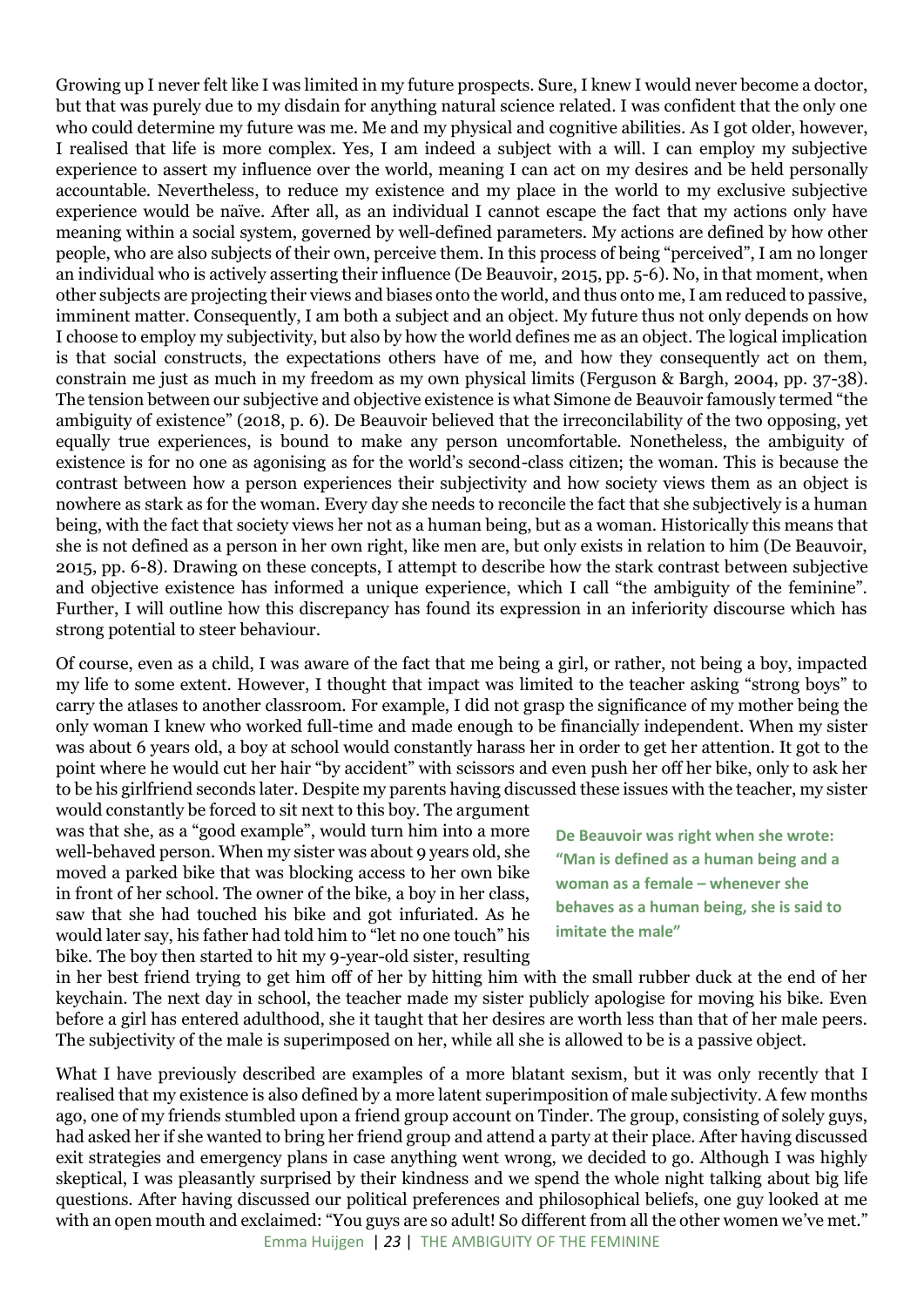That is when it hit me; their image of "the female" was different from mine. The fact that he, a respectful and well-educated man, considered my speaking, which I simply saw as a form of self-expression, as "adult", gave away that he considers the average female to be somewhat childish. De Beauvoir was right when she wrote: "Man is defined as a human being and a woman as a female – whenever she behaves as a human being, she is said to imitate the male" (1952, p. 49). For a split second, this guy was surprised by the realisation that the female subjectivity is equal to his own. It is from interactions like these that I realised my existence is not only determined by the schism between a female's subjectivity and objectivity, but also by a more indiscreet misperception of the woman. I would argue that this misperception is almost more problematic, as it often goes unnoticed by both the male and the female. As she gets older, the woman is faced with the ambiguity of the fact that the must employ her subjectivity in a world that still implicitly assumes her to be an object.

Just like anyone else being confronted with the ambiguity of their existence, the female will tend to reduce herself to her objectivity or her subjectivity (de Beauvoir, 2018, p. 5-8). In this regard, there is no winning. If she defines herself by her objectivity, she is bound to live a one-dimensional existence. This is the result of women's achievements being banished to the private sphere through legal arrangements and cultural systems of value ever since the inception of civilisation. It was thought that the woman could make herself most useful here, as her weaker nature would not be able to cope and function in the ruggedness of the public sphere (Hansson, 2007, p. 20). We still experience the remnants of these socially produced structures today, as the highest-paid professional fields are still dominated by men (Narwan & Watts, 2020). What is even more fascinating: there is a negative relation between salary levels, or salary growth, and the extent to which a field is increasingly dominated by women, such as education and healthcare (Taalman, 2021). This relates to a sad, almost debilitating, truth: "categories of work are less likely to be paid by the expertise they require – or even by the importance to the community or to the often-mythical free market – than by the sex, race and class of most of their workers" (Steinem, 2012). If work is valued less as soon as it starts being associated with femininity, would it be wrong to assume that the same is true for most other things?

Furthermore, ever since childhood, subliminal messaging in popular culture indicates that one cannot be successful and feminine at the same time (Clark, 2016, pp. 6-7). Most females have been through a not-likeother-girls phase, whereby they have desperately tried to distance themselves from anything even remotely pink and feminine-like (Landa, 2020). How surprising is that really if we consider that the female protagonist in many coming-off age movies or books is the least "like other girls"? The character the audience is supposed to look up to cannot be bothered by the mundane, one-dimensional things other girls worry about. She commonly has very few female friends, is neither interested in boys nor shopping, and unlike other girls, she actually reads. Yes, these protagonists can level with men, but only at the expense of their femininity. Examples that come to mind are Kat in the movie "10 Things I Hate About You" or Maeve from the popular Netflix show "Sex Education". Personally, the discourse of inferiority surrounding traditionally female traits has steered me in my process of choosing what I was going to study at university (Schippers, 2007, pp. 91- 92). I am sure the reader agrees with me that a decision like that, if not influenced by economic security considerations, should be a pure expression of authenticity. Nevertheless, I rejected certain studies by virtue of them being female-dominated, afraid of being seen as "just another girl". I wanted to be respected and, as I had learned, anything associated with femininity would not attract such sentiments. I cannot help but wonder how many men have let their decision making be influenced by this embarrassing fear of seeming like other men. Of course, it goes without saying that men are also negatively influenced by gender expectations, as they are afraid to be associated with anything sub-masculine. This fear, however, also stems from the stigmatization of the feminine as inferior (Schippers, 2007, p. 96).

If the woman seeks to free herself of the superimposed role of object and employ her subjectivity, she must rid herself of her femininity. Subjectivity is equal to the masculine, that much can be derived from the fact that feminine features are traditionally confined to the domestic sphere, whereas the masculine is publicly praised (Rosicki, 2012, pp. 16-19). Could it perhaps be true that traditionally masculine traits are valued more because they are simply more useful in society? A feature that comes to mind is assertiveness, something generally said to lack in women (Hollandsworth & Wall, 1977, pp. 217-219). Apart from the fact that this supposed lack has been exposed as a myth, instead of being rewarded for displaying the traits that are recognised as being masculine and which are societally valued, women are punished for exhibiting them (Amanatullah & Morris, 2010, p. 265; Cooper, 2013). As studies show, successful women have a lower likeability rate than successful men due to the fact that they receive social backlash as a result of internalised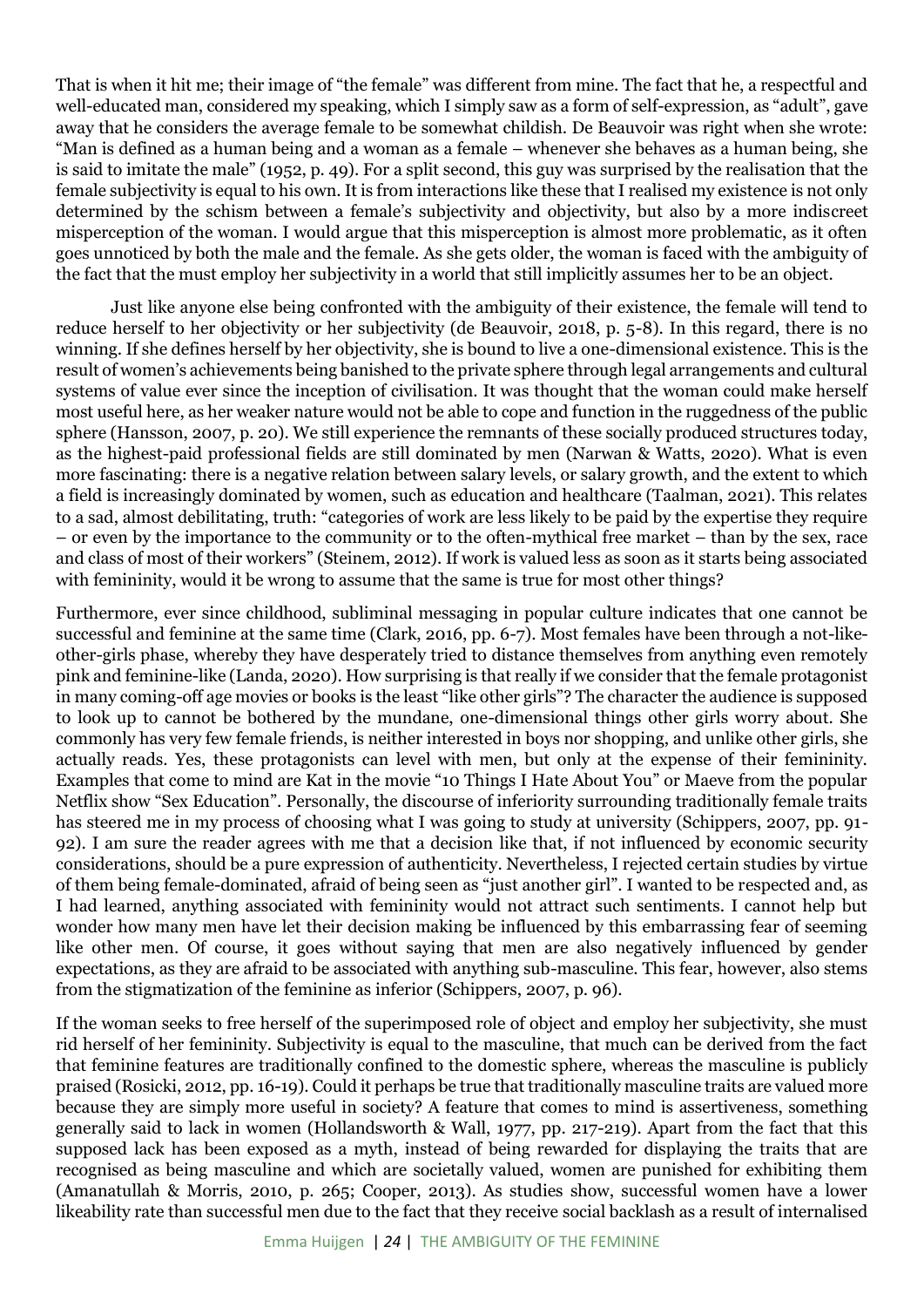expectations of how women should behave. Another example of this double standard is the fact that anger expression increases influence for men during group deliberation, but decreases influence for women (Salerno & Peter-Hagene, 2015, pp. 581-582). Consequently, a woman is punished for either being too feminine, or not feminine enough. Women thus grow up in a world in which it seems like they cannot employ their subjectivity and be feminine at the same time. If they remain loyal to their feminine traits, they are doomed to live a one-dimensional existence as a passive object (De Beauvoir, 2015, p. 30).

In this essay I have described experiences which I believe are unique to the experience of the female, which I call the "ambiguity of the feminine", as they shed a light on society's tendency to reduce her to object and superimpose the subjectivity of the male onto her. I argue that the discourse of inferiority which surrounds femininity has strong potential to guide behaviour. If she chooses to live by how the world defines her as an object, she accepts the feminine and the societal limitations that come with being perceived as such. On the other hand, if she desires to live an existence as subject, she necessarily has to resent what has made the world deem her as inferior: her femininity. This too is a less than ideal outcome. By doing so, she does not only reject what is inherently part of her, but she also receives social backlash for not adhering to internalised expectations of how women should behave. Consequently, the female is trapped in an ambiguous existence in which she can never truly transcend to what it means to be herself.

## **A note from the author**

Emma Huijgen is a beginning author in the final year of her bachelor's degree in Politics, Psychology, Law & Economics at the University of Amsterdam. She does not really have anything to her name, except for an inexplicable love for existentialist philosophy, feminist theory, staying inside when it rains and when it doesn't, and adding comma's to sentences to make them longer than they need to be. Currently, she is considering pursuing a career in law, but who knows.